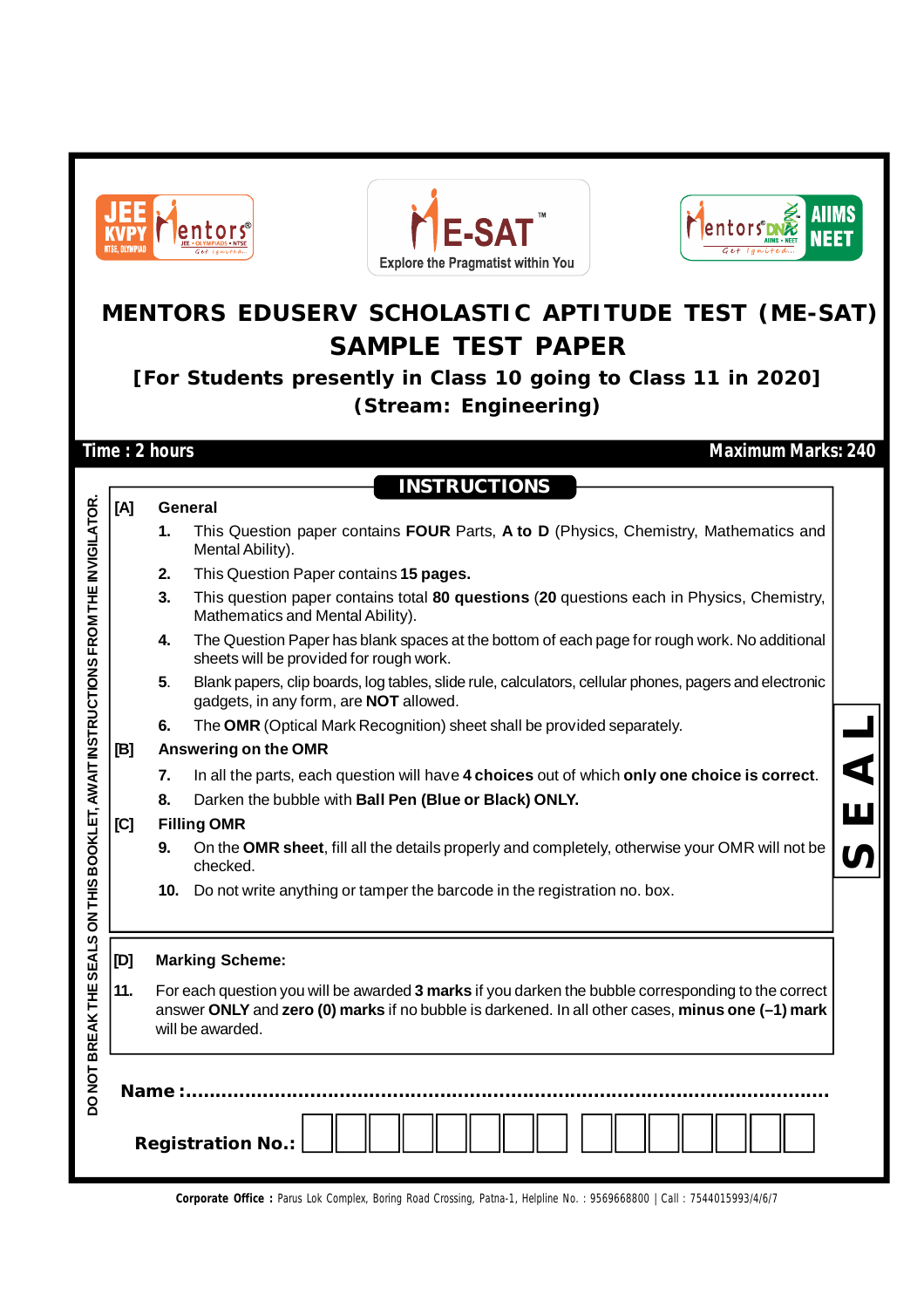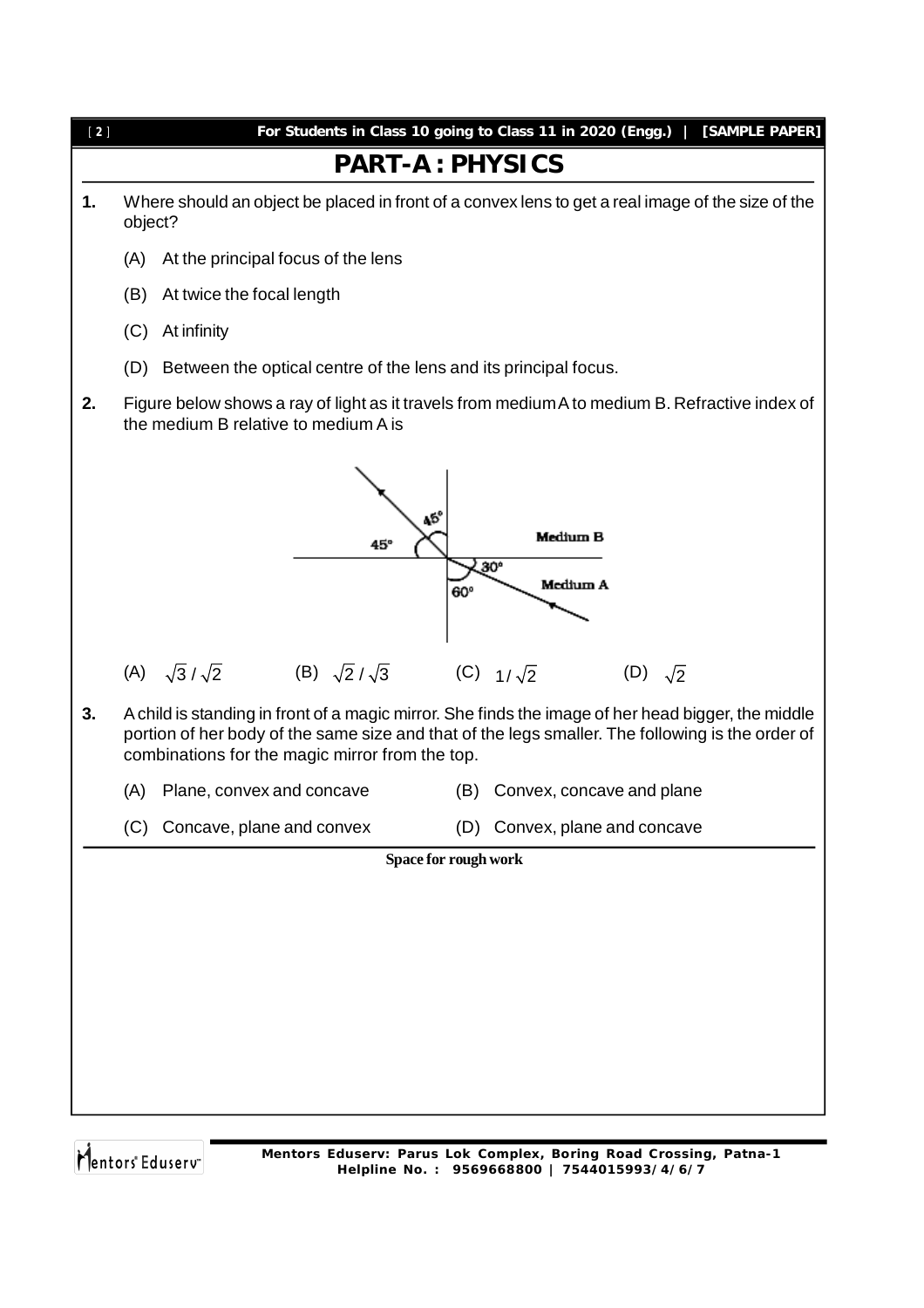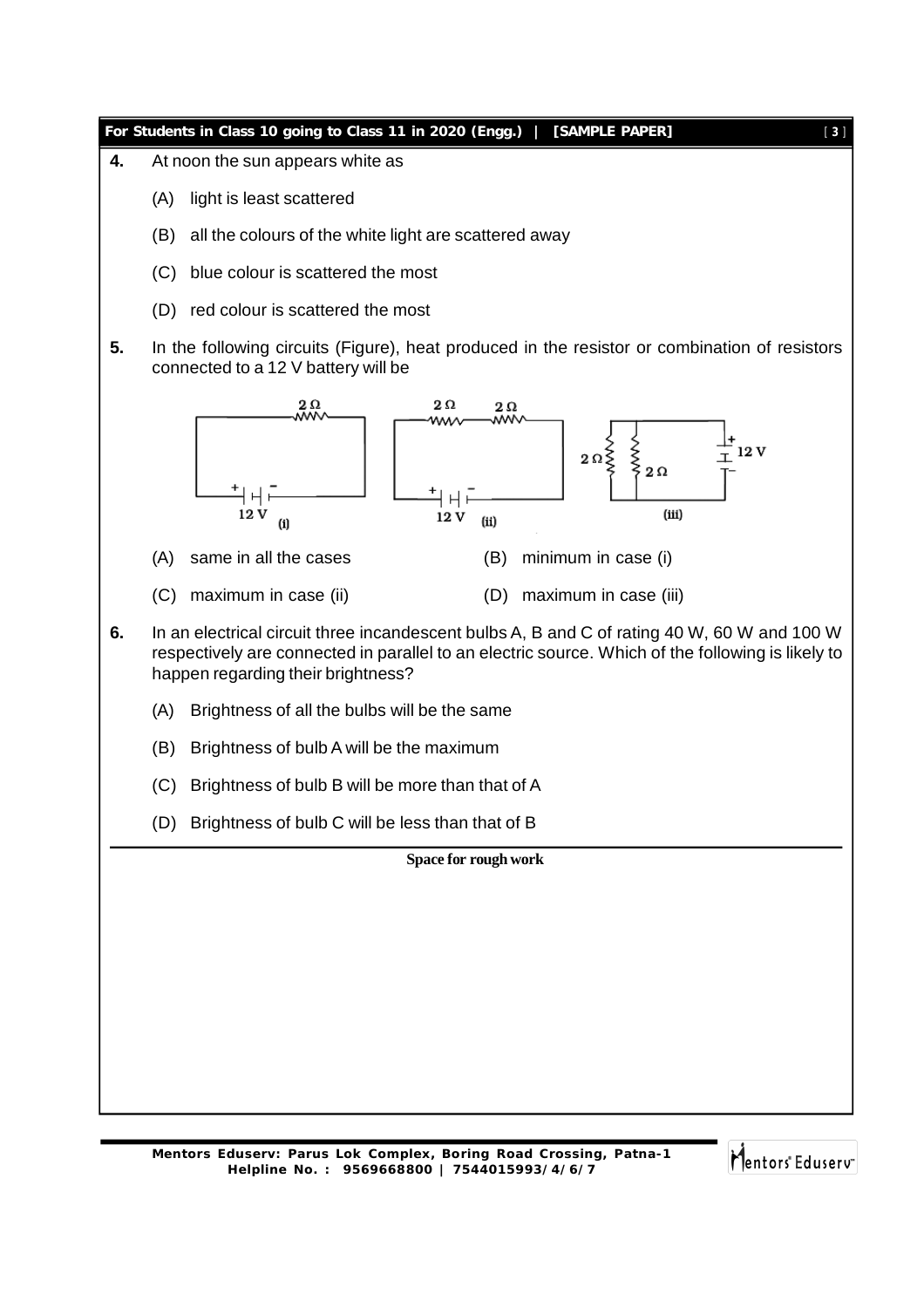| $[4]$ |     | For Students in Class 10 going to Class 11 in 2020 (Engg.)   [SAMPLE PAPER]                                                                                                                      |         |                               |          |  |  |  |
|-------|-----|--------------------------------------------------------------------------------------------------------------------------------------------------------------------------------------------------|---------|-------------------------------|----------|--|--|--|
| 7.    |     | For a current in a long straight solenoid N- and S-poles are created at the two ends. Among<br>the following statements, the incorrect statement is                                              |         |                               |          |  |  |  |
|       | (A) | The field lines inside the solenoid are in the form of straight lines which indicates that the<br>magnetic field is the same at all points inside the solenoid.                                  |         |                               |          |  |  |  |
|       | (B) | The strong magnetic field produced inside the solenoid can be used to magnetise a<br>piece of magnetic material like soft iron, when placed inside the coil.                                     |         |                               |          |  |  |  |
|       | (C) | The pattern of the magnetic field associated with the solenoid is different from the pattern<br>of the magnetic field around a bar magnet.                                                       |         |                               |          |  |  |  |
|       | (D) | The N- and S-poles exchange position when the direction of current through the solenoid<br>is reversed.                                                                                          |         |                               |          |  |  |  |
| 8.    |     | A piece of wire of resistance R is cut into five equal parts. These parts are then connected in<br>parallel. If the equivalent resistance of this combination is $R'$ , then the ratio $R/R'$ is |         |                               |          |  |  |  |
|       | (A) | 1/25<br>$(B)$ 1/5                                                                                                                                                                                | $(C)$ 5 |                               | $(D)$ 25 |  |  |  |
| 9.    |     | The phenomenon of electromagnetic induction is                                                                                                                                                   |         |                               |          |  |  |  |
|       | (A) | the process of charging a body.                                                                                                                                                                  |         |                               |          |  |  |  |
|       | (B) | the process of generating magnetic field due to a 'current passing through a coil.                                                                                                               |         |                               |          |  |  |  |
|       | (C) | producing induced current in a coil due to relative motion between a magnet and the coil.                                                                                                        |         |                               |          |  |  |  |
|       | (D) | the process of rotating a coil of an electric motor.                                                                                                                                             |         |                               |          |  |  |  |
| 10.   |     | At the time of short circuit, the current in the circuit                                                                                                                                         |         |                               |          |  |  |  |
|       | (A) | reduces substantially                                                                                                                                                                            | (B)     | does not change               |          |  |  |  |
|       | (C) | increases heavily.                                                                                                                                                                               |         | (D) vary continuously         |          |  |  |  |
| 11.   |     | The combination responsible for admitting different amounts of light into the eye is                                                                                                             |         |                               |          |  |  |  |
|       |     | (A) ciliary muscles and crystalline lens                                                                                                                                                         |         | (B) ciliary muscles and pupil |          |  |  |  |
|       | (C) | iris and pupil                                                                                                                                                                                   |         | (D) rods and cones            |          |  |  |  |
|       |     | Space for rough work                                                                                                                                                                             |         |                               |          |  |  |  |
|       |     |                                                                                                                                                                                                  |         |                               |          |  |  |  |
|       |     |                                                                                                                                                                                                  |         |                               |          |  |  |  |
|       |     |                                                                                                                                                                                                  |         |                               |          |  |  |  |
|       |     |                                                                                                                                                                                                  |         |                               |          |  |  |  |
|       |     |                                                                                                                                                                                                  |         |                               |          |  |  |  |
|       |     |                                                                                                                                                                                                  |         |                               |          |  |  |  |
|       |     |                                                                                                                                                                                                  |         |                               |          |  |  |  |
|       |     |                                                                                                                                                                                                  |         |                               |          |  |  |  |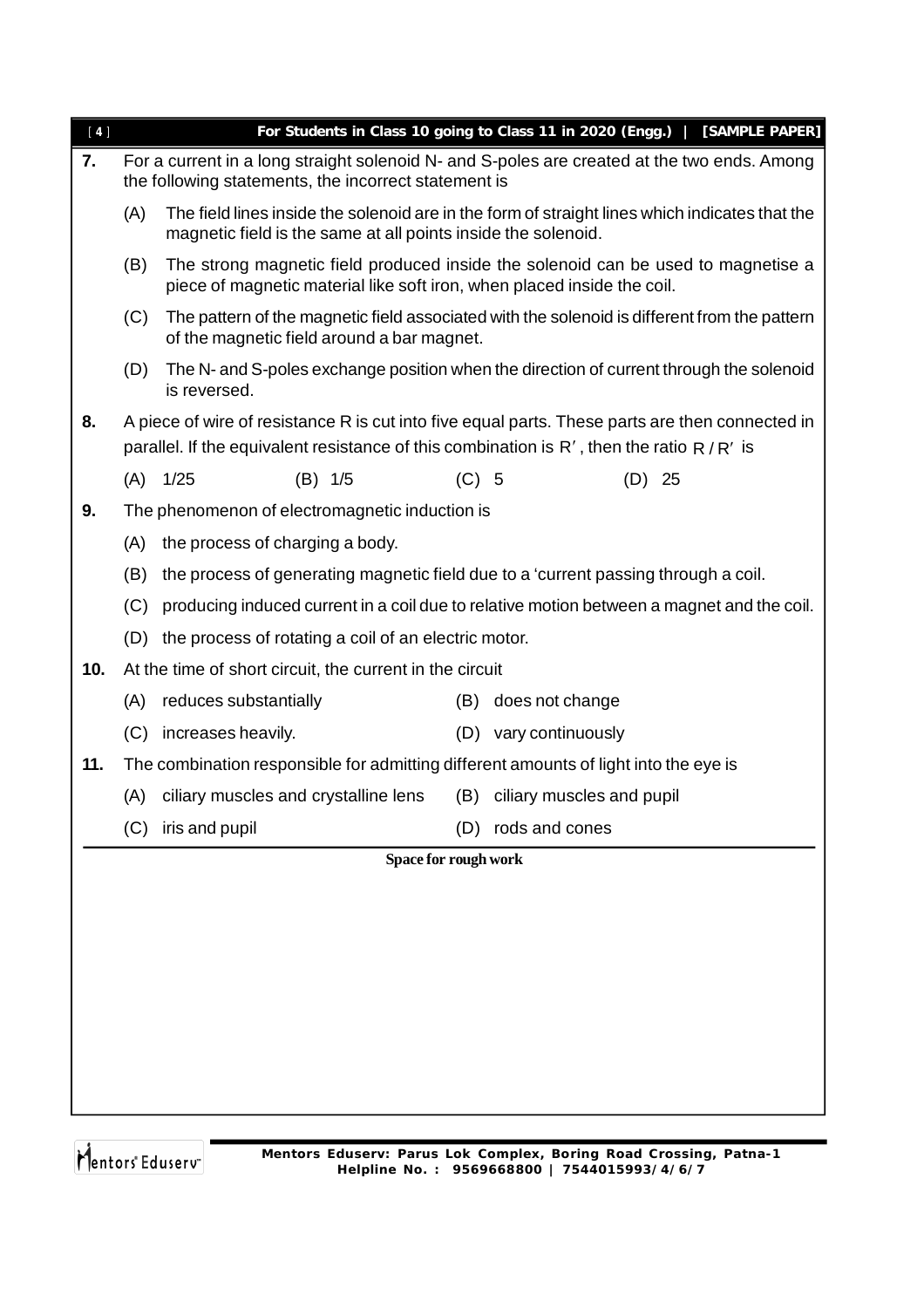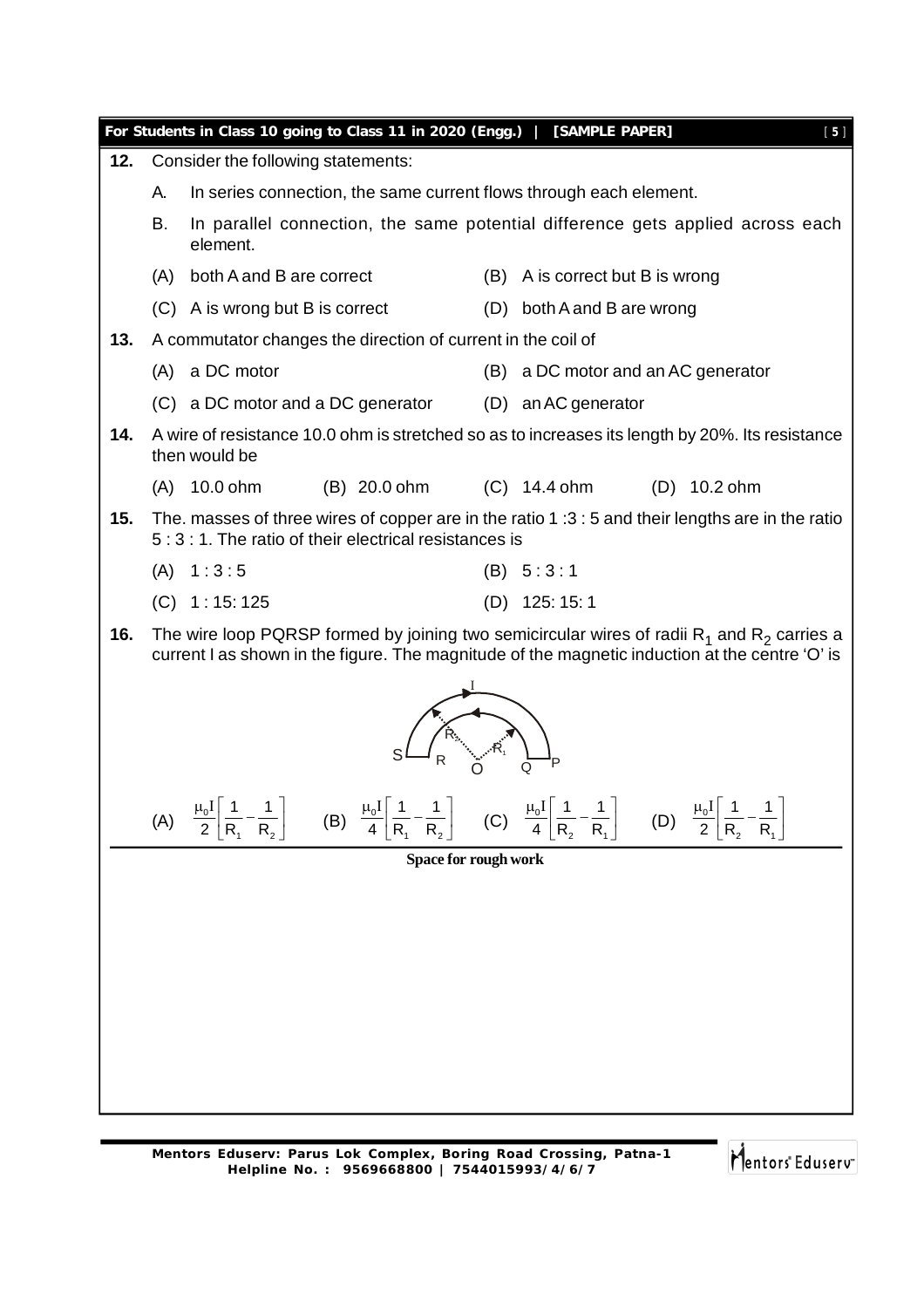| [6] |                                                                                                                                                         |                                   |                                                                                                                           |         |                      |         | For Students in Class 10 going to Class 11 in 2020 (Engg.)   [SAMPLE PAPER]                   |  |
|-----|---------------------------------------------------------------------------------------------------------------------------------------------------------|-----------------------------------|---------------------------------------------------------------------------------------------------------------------------|---------|----------------------|---------|-----------------------------------------------------------------------------------------------|--|
| 17. | The critical angle of a light going from medium A into medium B is $\theta$ . The speed of light in<br>medium A is V. The speed of light in medium B is |                                   |                                                                                                                           |         |                      |         |                                                                                               |  |
|     | (A) $\frac{V}{\sin \theta}$                                                                                                                             |                                   | (B) $V \sin \theta$ (C) $\frac{V}{\tan \theta}$                                                                           |         |                      | (D)     | V tan $\theta$                                                                                |  |
| 18. |                                                                                                                                                         |                                   | An instrument based on the principle of Total inetrnal reflection of the light is:                                        |         |                      |         |                                                                                               |  |
|     | (A)                                                                                                                                                     | <b>Optical Fiber</b>              | (B) Galvanometer (C) Telescope                                                                                            |         |                      | (D)     | Microscope                                                                                    |  |
| 19. |                                                                                                                                                         |                                   | The force on a charged particle 'q' which is kept at rest in a uniform magnetic field 'B' is                              |         |                      |         |                                                                                               |  |
|     | (A) zero                                                                                                                                                |                                   | $(B)$ qvB                                                                                                                 |         | (C) qvB sin $\theta$ |         | (D) qvBcos $\theta$                                                                           |  |
| 20. |                                                                                                                                                         |                                   | current in the appliance changes direction                                                                                |         |                      |         | An AC generator is connected to an electric appliance. In 10 revolutions of the armature, the |  |
|     | (A)                                                                                                                                                     | 5 times                           | $(B)$ 10 times                                                                                                            |         | $(C)$ 20 times       | (D)     | 40 times                                                                                      |  |
|     |                                                                                                                                                         |                                   | <b>PART-B: CHEMISTRY</b>                                                                                                  |         |                      |         |                                                                                               |  |
| 21. |                                                                                                                                                         | In the following equations:       |                                                                                                                           |         |                      |         |                                                                                               |  |
|     |                                                                                                                                                         |                                   | $\text{Na}_2\text{CO}_3$ + xHCl $\rightarrow$ 2NaCl + CO <sub>2</sub> + H <sub>2</sub> O, the value of x is               |         |                      |         |                                                                                               |  |
|     | $(A)$ 1                                                                                                                                                 |                                   | $(B)$ 2                                                                                                                   | $(C)$ 3 |                      | $(D)$ 4 |                                                                                               |  |
| 22. |                                                                                                                                                         |                                   | Combination of phosphorus and oxygen is an example of                                                                     |         |                      |         |                                                                                               |  |
|     |                                                                                                                                                         | (A) oxidation                     | (B) reduction                                                                                                             |         | (C) rancidity        |         | (D) none of these                                                                             |  |
| 23. |                                                                                                                                                         |                                   | Which of the following statements is not true for the chemical equation?                                                  |         |                      |         |                                                                                               |  |
|     |                                                                                                                                                         | $2N_2O_5 \rightarrow 4NO_2 + O_2$ |                                                                                                                           |         |                      |         |                                                                                               |  |
|     | (A)                                                                                                                                                     |                                   | 2 mol of $N_2O_5$ on dissociation gives 4 mol of $NO_2$ and 1 mol of $O_2$ .                                              |         |                      |         |                                                                                               |  |
|     | (B)                                                                                                                                                     |                                   | 1 mol of $N_2O_5$ on dissociation gives 2 mol of $NO_2$ and 0.5 mol of $O_2$ .                                            |         |                      |         |                                                                                               |  |
|     | (C)                                                                                                                                                     |                                   | 2 g of $N_2O_5$ on dissociation gives 4g of NO <sub>2</sub> and 1 g of O <sub>2</sub> .                                   |         |                      |         |                                                                                               |  |
|     | (D)                                                                                                                                                     |                                   | 216 g of $N_2O_5$ on dissociation gives 184 g of NO <sub>2</sub> and 32 g mol of O <sub>2</sub> .<br>Space for rough work |         |                      |         |                                                                                               |  |
|     |                                                                                                                                                         |                                   |                                                                                                                           |         |                      |         |                                                                                               |  |
|     |                                                                                                                                                         |                                   |                                                                                                                           |         |                      |         |                                                                                               |  |
|     |                                                                                                                                                         |                                   |                                                                                                                           |         |                      |         |                                                                                               |  |
|     |                                                                                                                                                         |                                   |                                                                                                                           |         |                      |         |                                                                                               |  |
|     |                                                                                                                                                         |                                   |                                                                                                                           |         |                      |         |                                                                                               |  |
|     |                                                                                                                                                         |                                   |                                                                                                                           |         |                      |         |                                                                                               |  |
|     |                                                                                                                                                         |                                   |                                                                                                                           |         |                      |         |                                                                                               |  |
|     |                                                                                                                                                         |                                   |                                                                                                                           |         |                      |         |                                                                                               |  |
|     |                                                                                                                                                         |                                   |                                                                                                                           |         |                      |         |                                                                                               |  |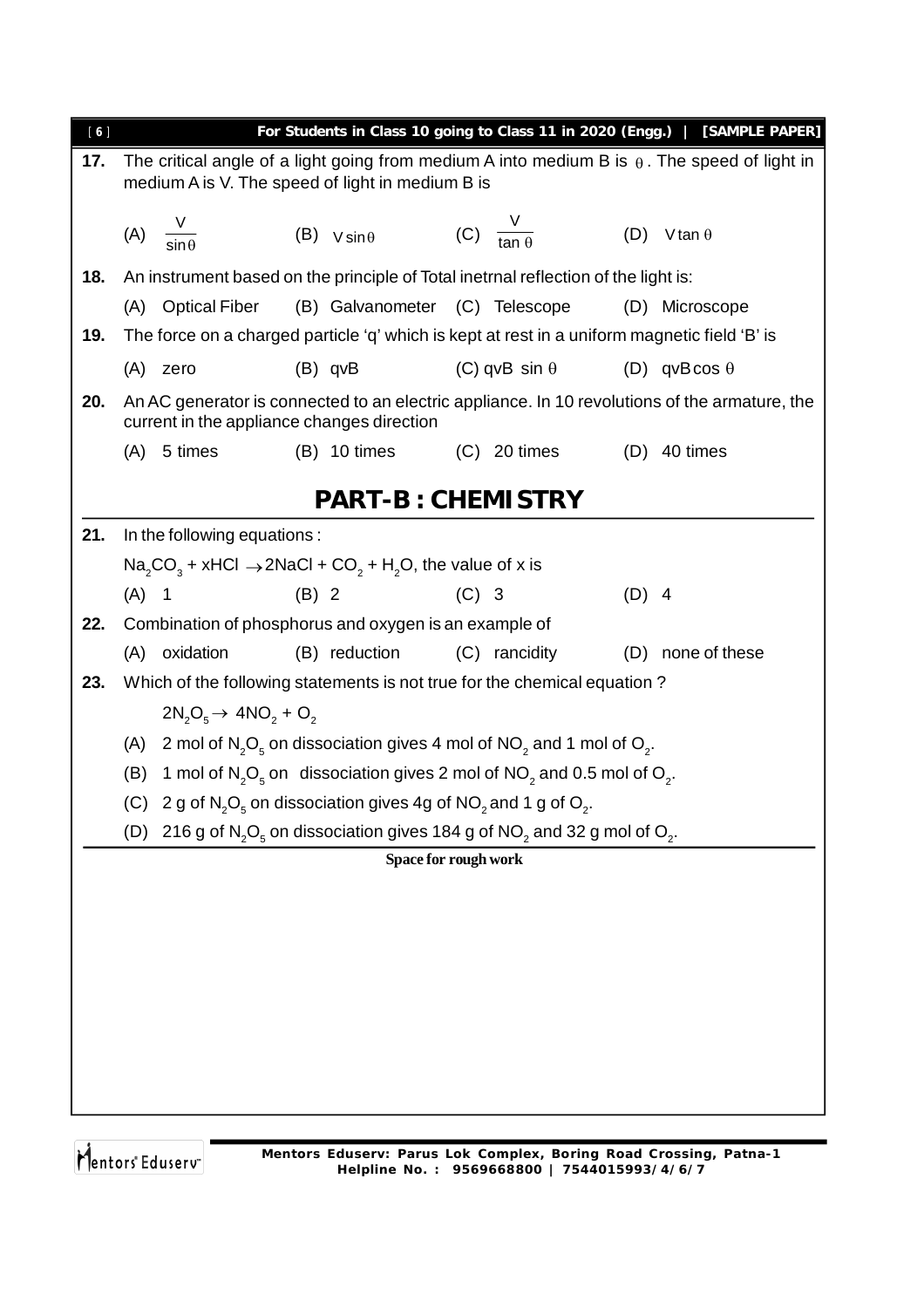|     |                                                 | For Students in Class 10 going to Class 11 in 2020 (Engg.)   [SAMPLE PAPER]        |                      |                            |                       | $[7]$ |
|-----|-------------------------------------------------|------------------------------------------------------------------------------------|----------------------|----------------------------|-----------------------|-------|
| 24. |                                                 | The species among the following, which can act as an acid and a base is            |                      |                            |                       |       |
|     | $(A)$ HSO <sub><math>4</math><sup>-</sup></sub> | (B) $SO_4^{2-}$                                                                    |                      | $(C) H3O+$                 | $(D)$ CI <sup>-</sup> |       |
| 25. |                                                 | Which of the following does not give H <sup>+</sup> ions in aqueous solution?      |                      |                            |                       |       |
|     | $(A)$ H <sub>2</sub> CO <sub>3</sub>            | (B) $C_2H_5OH$ (C) CH <sub>3</sub> COOH (D) H <sub>3</sub> PO <sub>4</sub>         |                      |                            |                       |       |
| 26. |                                                 | pH is a measure of ions in a solution.                                             |                      |                            |                       |       |
|     | (A) hydrogen                                    | (B) hydroxide                                                                      |                      | (C) ammoniaum              | (D) carbonium         |       |
| 27. |                                                 | Which of the following is an oxide ore?                                            |                      |                            |                       |       |
|     | (A) Bauxite                                     | (B) Cuprite                                                                        |                      | (C) Haematite              | (D) All of these      |       |
| 28. |                                                 | Zone refining process is used for the                                              |                      |                            |                       |       |
|     | (A) concentration of an ore                     |                                                                                    | (B)                  | reduction of a metal oxide |                       |       |
|     | (C) purification of metal                       |                                                                                    | (D)                  | purification of an ore     |                       |       |
| 29. |                                                 | Metal always found in free state is                                                |                      |                            |                       |       |
|     | $(A)$ gold                                      | (B) silver                                                                         |                      | $(C)$ copper               | (D) sodium            |       |
| 30. |                                                 | The process of heating an ore in limited air and below its melting point is called |                      |                            |                       |       |
|     | (A) smelting                                    | (B) roasting                                                                       |                      | (C) calcination            | (D) pyrolysis         |       |
| 31. |                                                 | Which is true about electronegativity order?                                       |                      |                            |                       |       |
|     | $(A)$ $P > Si$                                  | (B) C > N                                                                          |                      | $(C)$ Br > Cl              | $(D)$ Sr > Ca         |       |
| 32. |                                                 | The correct order of electron affinity among the following is                      |                      |                            |                       |       |
|     |                                                 | (A) $F > C l > Br$ (B) $Br > C l > F$ (C) $C l > F > Br$ (D) $F > Br > Cl$         |                      |                            |                       |       |
| 33. | The most basic oxide is                         |                                                                                    |                      |                            |                       |       |
|     | $(A)$ Na <sub>2</sub> O                         | (B) $AI_2O_3$ (C) SO <sub>2</sub>                                                  |                      |                            | (D) NO <sub>2</sub>   |       |
| 34. |                                                 | Which of the following oxides is amphoteric in nature?                             |                      |                            |                       |       |
|     | CaO<br>(A)                                      | (B) CO <sub>2</sub>                                                                |                      | $(C)$ SiO <sub>2</sub>     | (D) $SnO2$            |       |
|     |                                                 |                                                                                    | Space for rough work |                            |                       |       |
|     |                                                 |                                                                                    |                      |                            |                       |       |
|     |                                                 |                                                                                    |                      |                            |                       |       |
|     |                                                 |                                                                                    |                      |                            |                       |       |
|     |                                                 |                                                                                    |                      |                            |                       |       |
|     |                                                 |                                                                                    |                      |                            |                       |       |
|     |                                                 |                                                                                    |                      |                            |                       |       |
|     |                                                 |                                                                                    |                      |                            |                       |       |
|     |                                                 |                                                                                    |                      |                            |                       |       |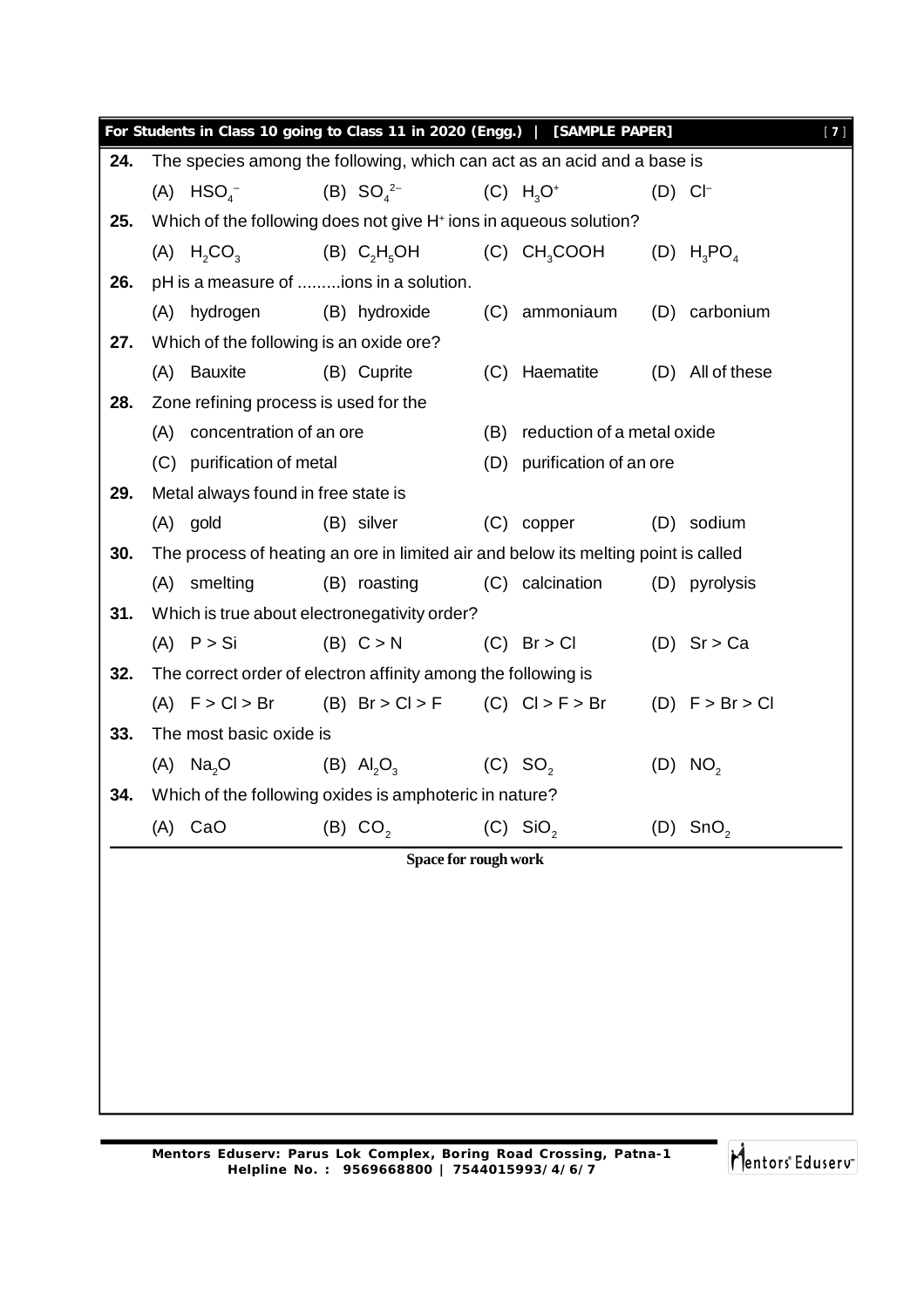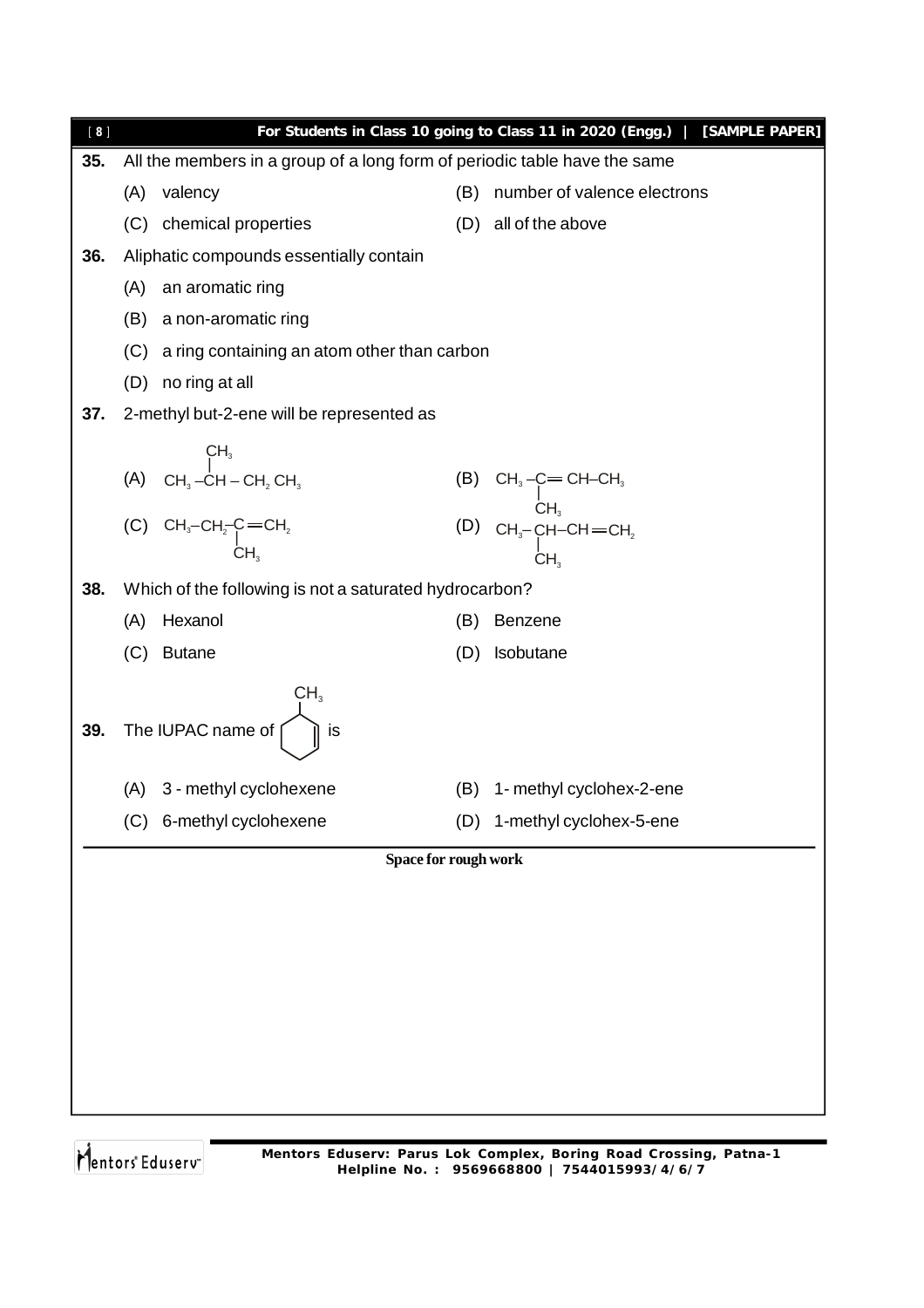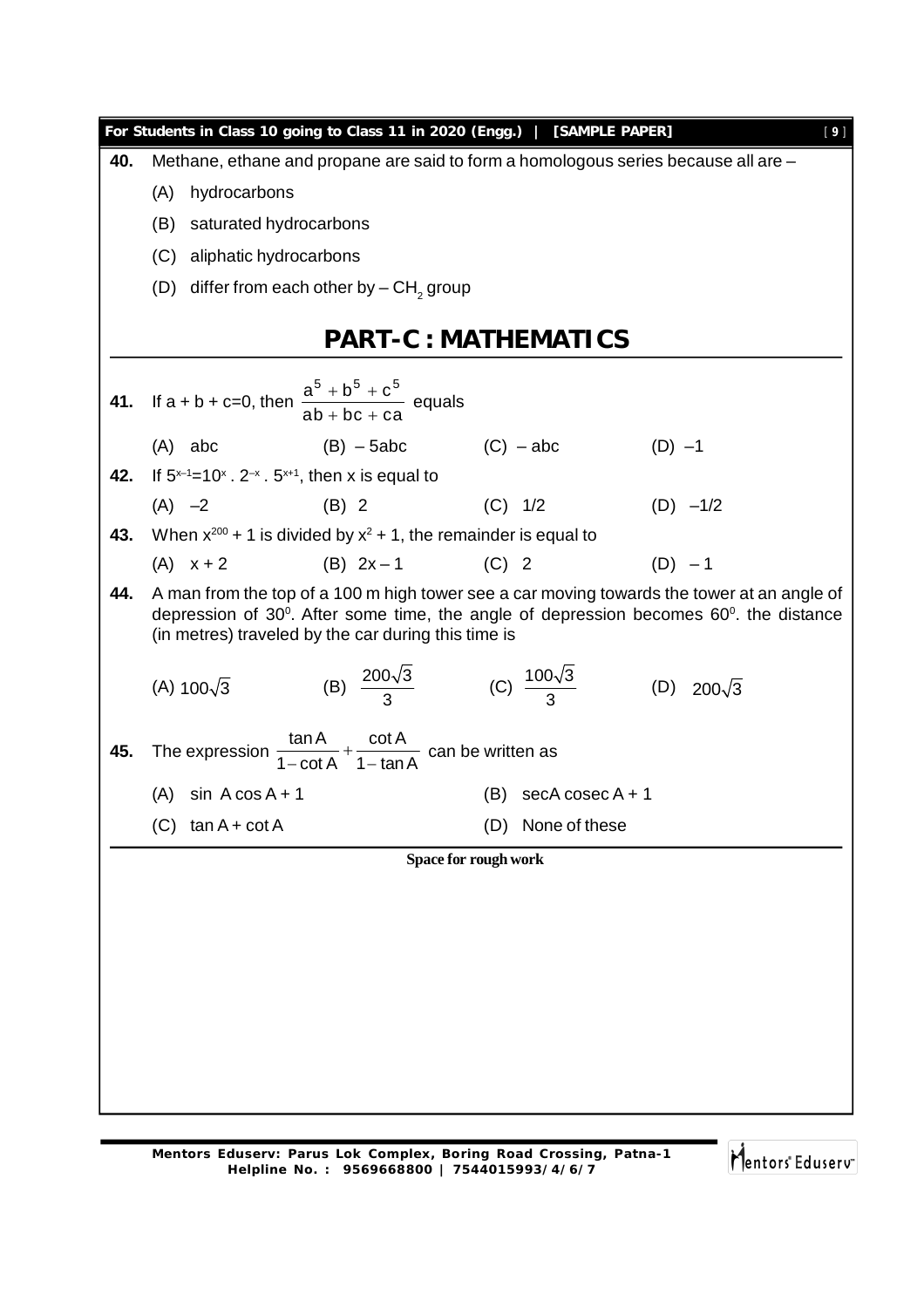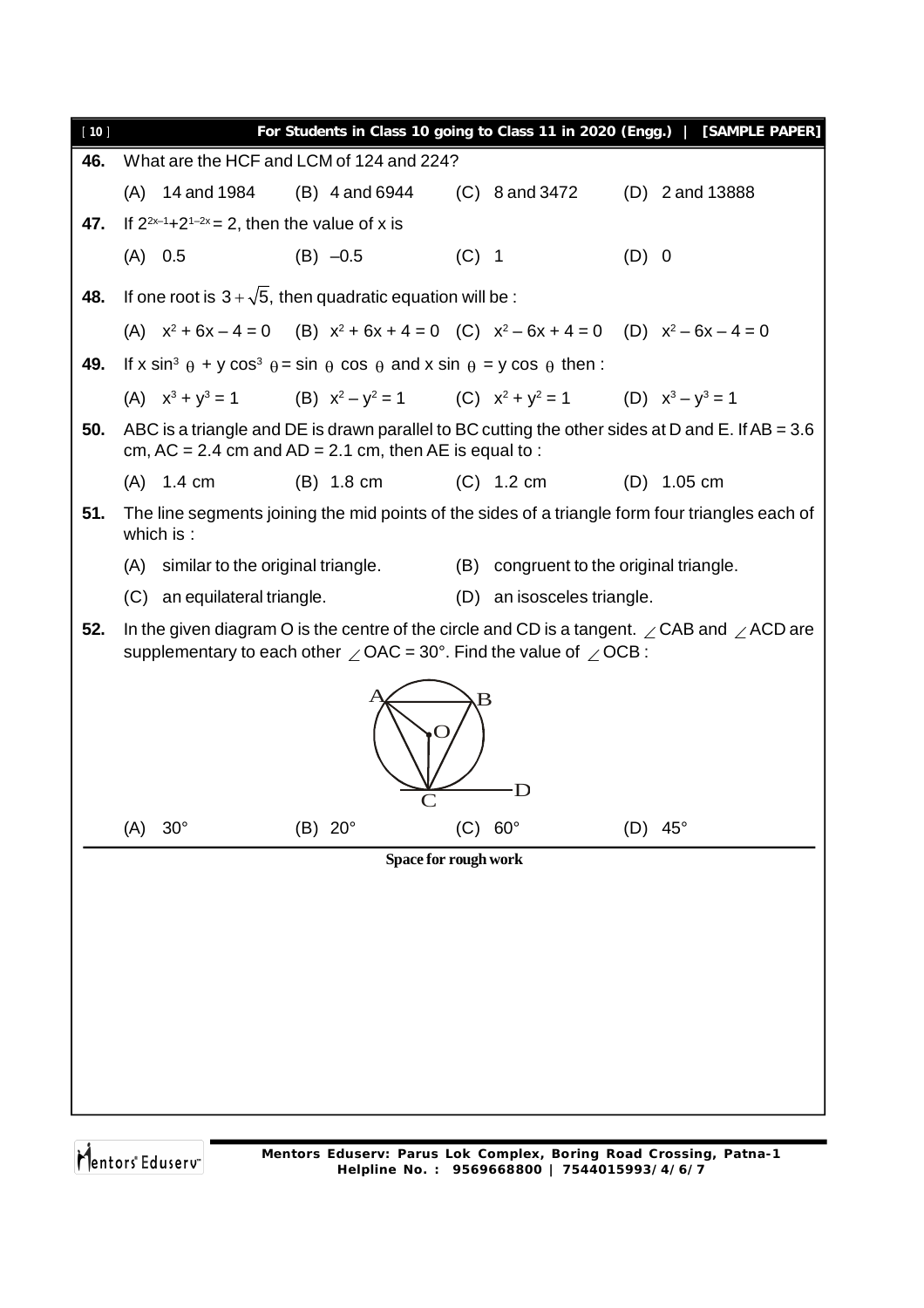|     |                        |                                                                           | For Students in Class 10 going to Class 11 in 2020 (Engg.)   [SAMPLE PAPER]   | $[11]$                                                                                         |  |  |  |  |  |
|-----|------------------------|---------------------------------------------------------------------------|-------------------------------------------------------------------------------|------------------------------------------------------------------------------------------------|--|--|--|--|--|
| 53. |                        | The remainder when $x^{2011}$ is divided by $x^2 - 3x + 2$ is             |                                                                               |                                                                                                |  |  |  |  |  |
|     | $(A)$ 2011             |                                                                           | $(B)$ 2011x - 2010                                                            |                                                                                                |  |  |  |  |  |
|     |                        |                                                                           | (C) $(2^{2011} - 2)x + (2 - 2^{2011})$ (D) $(2^{2011} - 1)x + (2 - 2^{2011})$ |                                                                                                |  |  |  |  |  |
| 54. |                        | Nand R. PQ = 15 cm, $PR = 25$ cm then PN equals                           |                                                                               | In the given figure, PQ is the tangent of the circle. Line segment PR intersects the circle at |  |  |  |  |  |
|     |                        |                                                                           |                                                                               |                                                                                                |  |  |  |  |  |
|     | $\mathbf{O}$           |                                                                           |                                                                               |                                                                                                |  |  |  |  |  |
|     | $15 \text{ cm}$<br>(A) | $(B)$ 10 cm                                                               | Q<br>$(C)$ 9 cm                                                               | $(D)$ 6 cm                                                                                     |  |  |  |  |  |
| 55. |                        | If $a_1, a_2, , a_n$ are n A.M's between a and b, then $2\sum a_i$ equals |                                                                               |                                                                                                |  |  |  |  |  |
|     | $(A)$ ab               | (B) n (a + b) (C) $\frac{n(a+b)}{ab}$                                     |                                                                               | (D) $\frac{a+b}{n}$                                                                            |  |  |  |  |  |
| 56. |                        | If $\frac{3+5+7+$ upto n terms = 7, then the value of n is :              |                                                                               |                                                                                                |  |  |  |  |  |
|     | (A) 35                 | $(B)$ 36                                                                  | $(C)$ 37                                                                      | $(D)$ 40                                                                                       |  |  |  |  |  |
| 57. |                        |                                                                           | If median is equal to 4 and mode is equal to 6, then mean is                  |                                                                                                |  |  |  |  |  |
|     | $(A)$ 2                | $(B)$ 3                                                                   | $(C)$ 4                                                                       | $(D)$ 5                                                                                        |  |  |  |  |  |
| 58. |                        | AB : $ED = AC$ : EF and angle F is 65 $^{\circ}$ , then angle B is        |                                                                               | If in the triangles ABC and DEF, angle A is equal to angle E, both are equal to $40^{\circ}$ , |  |  |  |  |  |
|     | $(A) 35^\circ$         | (B) 65°                                                                   | (C) 75°                                                                       | (D) 85°                                                                                        |  |  |  |  |  |
|     |                        |                                                                           | Space for rough work                                                          |                                                                                                |  |  |  |  |  |
|     |                        |                                                                           |                                                                               |                                                                                                |  |  |  |  |  |
|     |                        |                                                                           |                                                                               |                                                                                                |  |  |  |  |  |
|     |                        |                                                                           |                                                                               |                                                                                                |  |  |  |  |  |
|     |                        |                                                                           |                                                                               |                                                                                                |  |  |  |  |  |
|     |                        |                                                                           |                                                                               |                                                                                                |  |  |  |  |  |
|     |                        |                                                                           |                                                                               |                                                                                                |  |  |  |  |  |
|     |                        |                                                                           |                                                                               |                                                                                                |  |  |  |  |  |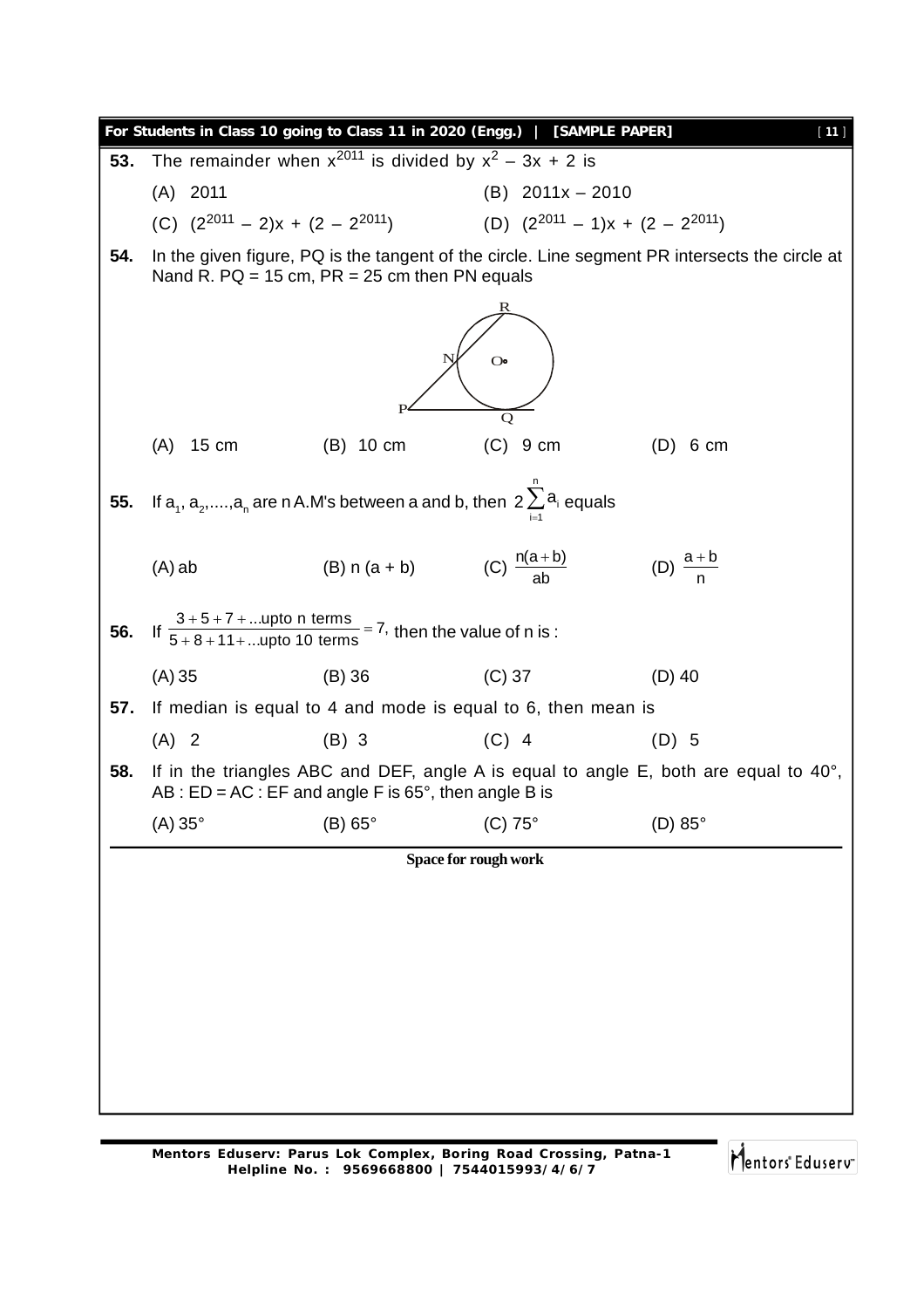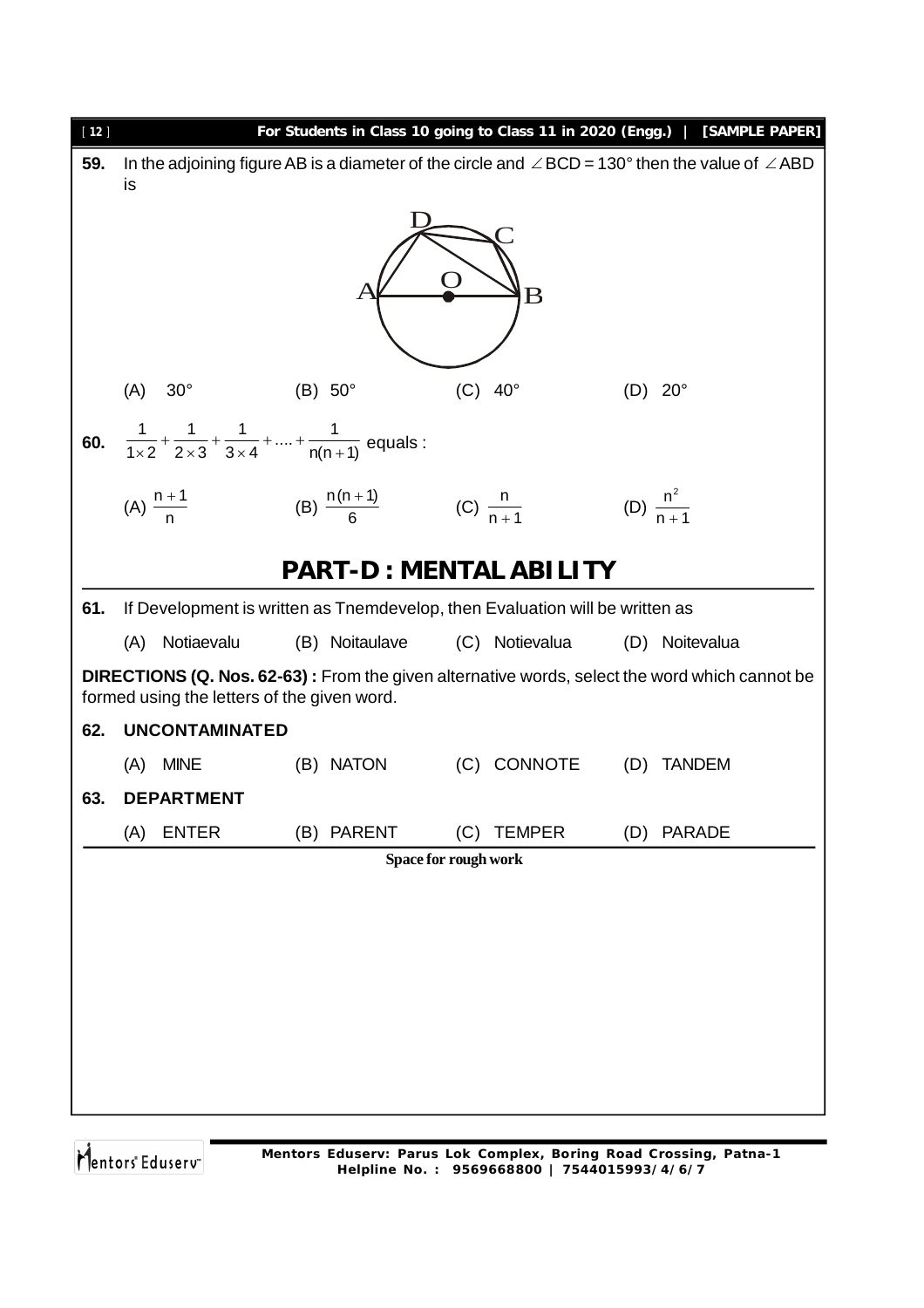| For Students in Class 10 going to Class 11 in 2020 (Engg.)   [SAMPLE PAPER]<br>$[13]$ |                                                                                    |                                   |                                                                                                                |  |                               |          |                                                                                                   |  |  |
|---------------------------------------------------------------------------------------|------------------------------------------------------------------------------------|-----------------------------------|----------------------------------------------------------------------------------------------------------------|--|-------------------------------|----------|---------------------------------------------------------------------------------------------------|--|--|
| 64.                                                                                   |                                                                                    | $16 \div 64 - 4 \times 4 + 3 = ?$ | If '+' means 'x', '-' means ' $\div$ ', ' $\div$ ' means '+' and 'x' means '-', then what will be the value of |  |                               |          |                                                                                                   |  |  |
|                                                                                       | (A) 20                                                                             |                                   | (B) 52                                                                                                         |  | $(C)$ 15                      | $(D)$ 12 |                                                                                                   |  |  |
|                                                                                       | <b>DIRECTIONS (Q. No. 65):</b> Select the missing number from the given responses. |                                   |                                                                                                                |  |                               |          |                                                                                                   |  |  |
|                                                                                       |                                                                                    |                                   |                                                                                                                |  |                               |          |                                                                                                   |  |  |
| 65.                                                                                   | 5<br>6<br>$\overline{7}$<br>6                                                      | 4<br>5                            |                                                                                                                |  |                               |          |                                                                                                   |  |  |
|                                                                                       | 5<br>$\overline{7}$                                                                | 6                                 |                                                                                                                |  |                               |          |                                                                                                   |  |  |
|                                                                                       | 37<br>23                                                                           | $\tilde{?}$                       |                                                                                                                |  |                               |          |                                                                                                   |  |  |
|                                                                                       | $(A)$ 14                                                                           |                                   | $(B)$ 10                                                                                                       |  | (C) 12                        | $(D)$ 13 |                                                                                                   |  |  |
|                                                                                       |                                                                                    |                                   |                                                                                                                |  |                               |          | DIRECTIONS (Q. Nos. 66-67): Find the odd number/letters/ number pair from the given alternatives. |  |  |
| 66.                                                                                   | (A) AZBY                                                                           |                                   | (B) CXDW                                                                                                       |  | (C) EVFU                      |          | (D) TGSH                                                                                          |  |  |
| 67.                                                                                   |                                                                                    | $(A)$ 12 – 144                    | $(B)$ 13 - 156                                                                                                 |  | $(C)$ 15 – 180 $(D)$ 16 – 176 |          |                                                                                                   |  |  |
|                                                                                       |                                                                                    |                                   | <b>DIRECTIONS: (68)</b> Select the missing number from the given responses.                                    |  |                               |          |                                                                                                   |  |  |
|                                                                                       |                                                                                    |                                   |                                                                                                                |  |                               |          |                                                                                                   |  |  |
|                                                                                       | 6<br>8<br>36 64                                                                    | 7<br>49                           |                                                                                                                |  |                               |          |                                                                                                   |  |  |
| 68.                                                                                   | 24 48                                                                              | 35                                |                                                                                                                |  |                               |          |                                                                                                   |  |  |
|                                                                                       | 18 24                                                                              | ?                                 |                                                                                                                |  |                               |          |                                                                                                   |  |  |
|                                                                                       | $(A)$ 17                                                                           |                                   | $(B)$ 18                                                                                                       |  | $(C)$ 19                      | $(D)$ 21 |                                                                                                   |  |  |
|                                                                                       |                                                                                    |                                   | DIRECTIONS (Q. No. 69): Find out the wrong number in the series.                                               |  |                               |          |                                                                                                   |  |  |
| 69.                                                                                   |                                                                                    | 27, 81, 1331, 125                 |                                                                                                                |  |                               |          |                                                                                                   |  |  |
|                                                                                       |                                                                                    | (A) 125 (B) 27                    |                                                                                                                |  | (C) 1331                      | (D) 81   |                                                                                                   |  |  |
|                                                                                       |                                                                                    |                                   | Space for rough work                                                                                           |  |                               |          |                                                                                                   |  |  |
|                                                                                       |                                                                                    |                                   |                                                                                                                |  |                               |          |                                                                                                   |  |  |
|                                                                                       |                                                                                    |                                   |                                                                                                                |  |                               |          |                                                                                                   |  |  |
|                                                                                       |                                                                                    |                                   |                                                                                                                |  |                               |          |                                                                                                   |  |  |
|                                                                                       |                                                                                    |                                   |                                                                                                                |  |                               |          |                                                                                                   |  |  |
|                                                                                       |                                                                                    |                                   |                                                                                                                |  |                               |          |                                                                                                   |  |  |
|                                                                                       |                                                                                    |                                   |                                                                                                                |  |                               |          |                                                                                                   |  |  |
|                                                                                       |                                                                                    |                                   |                                                                                                                |  |                               |          |                                                                                                   |  |  |
|                                                                                       |                                                                                    |                                   |                                                                                                                |  |                               |          |                                                                                                   |  |  |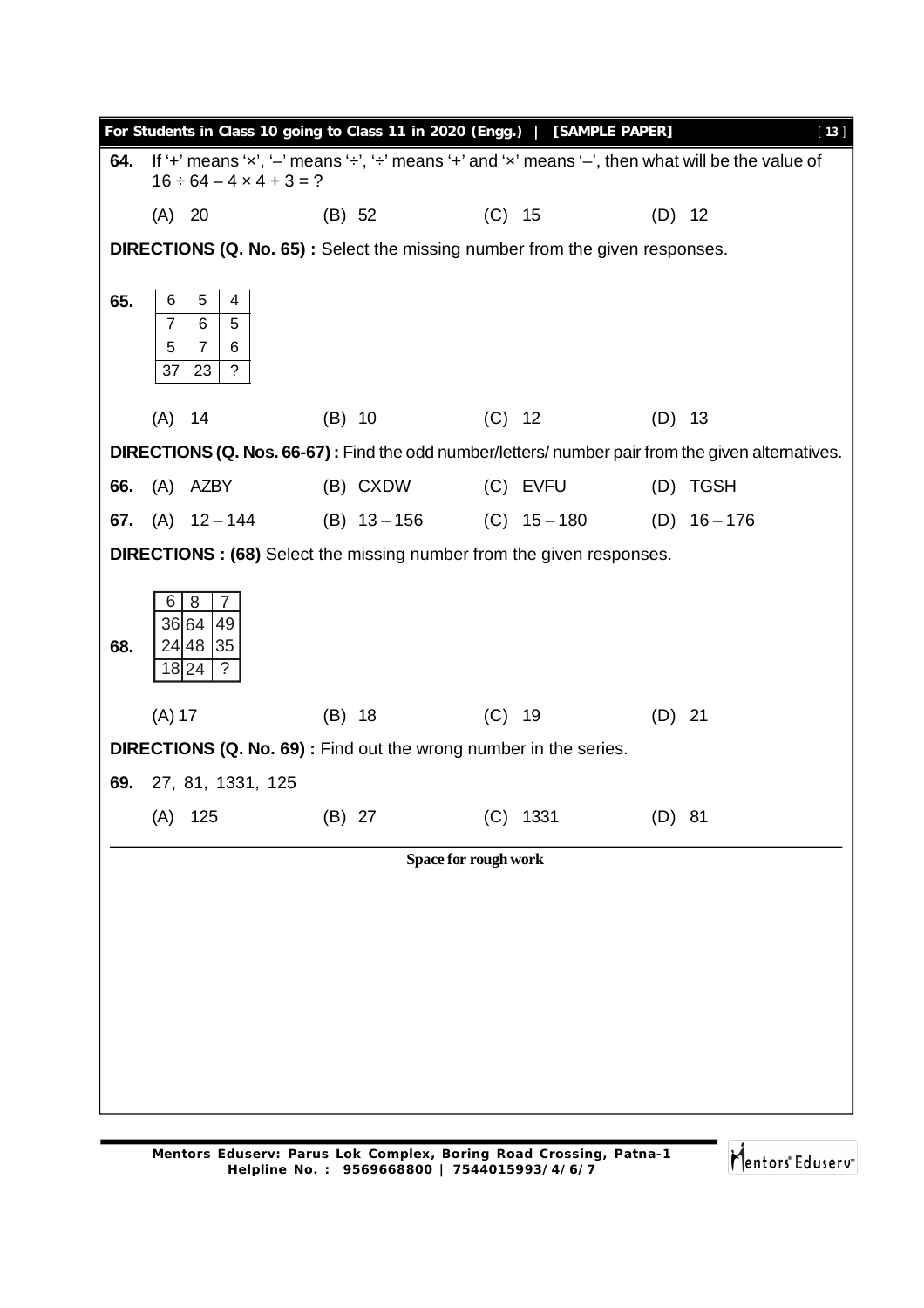

**Mentors Eduserv: Parus Lok Complex, Boring Road Crossing, Patna-1 Helpline No. : 9569668800 | 7544015993/4/6/7**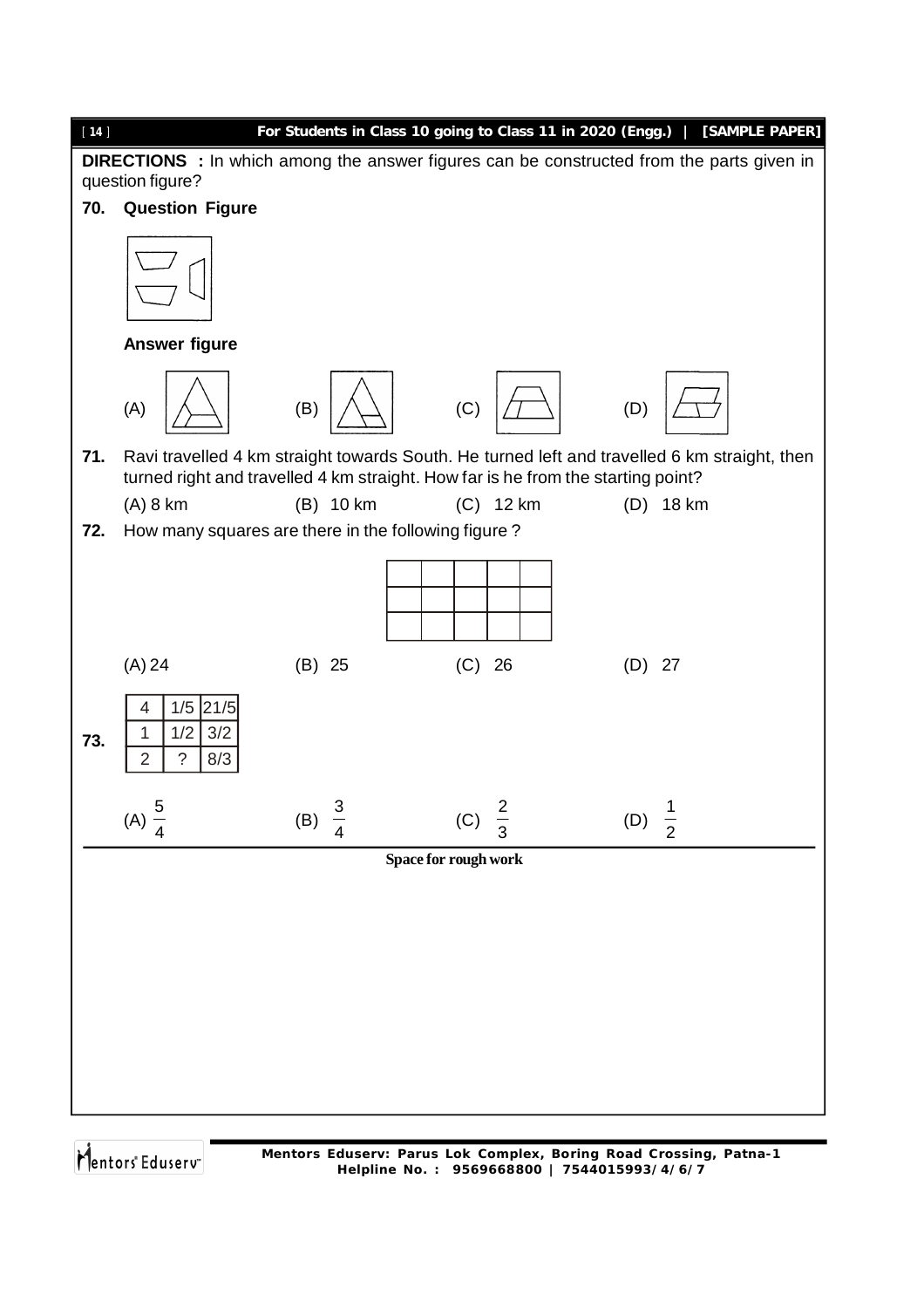|     |                                        | For Students in Class 10 going to Class 11 in 2020 (Engg.)   [SAMPLE PAPER]         |                      |                                                                                                                                                                                                     | $[15]$ |
|-----|----------------------------------------|-------------------------------------------------------------------------------------|----------------------|-----------------------------------------------------------------------------------------------------------------------------------------------------------------------------------------------------|--------|
|     | 25                                     | 324                                                                                 | 64                   |                                                                                                                                                                                                     |        |
| 74. | 64<br>31<br>144                        | 36<br>9<br>38<br>16                                                                 | 576<br>?             |                                                                                                                                                                                                     |        |
|     | 36                                     | 169                                                                                 | 361                  |                                                                                                                                                                                                     |        |
|     | 115<br>(A)                             | (B) 82                                                                              | $(C)$ 135            | $(D)$ 57                                                                                                                                                                                            |        |
| 75. | many did he solve correctly?           |                                                                                     |                      | A student got twice as many sums wrong as he got right. If he attempted 48 sums in all, how                                                                                                         |        |
|     | $(A)$ 12                               | $(B)$ 16                                                                            | $(C)$ 24             | $(D)$ 18                                                                                                                                                                                            |        |
| 76. |                                        | of questions he attempted correctly, is :                                           |                      | In an examination, a student scores 4 marks for every correct answer and loses 1 mark for<br>every wrong answer. If he attempts all 75 questions and secures 125 marks, the total number            |        |
|     | (A) 35                                 | $(B)$ 40                                                                            | $(C)$ 42             | $(D)$ 46                                                                                                                                                                                            |        |
|     | smaller cubes of equal size.           |                                                                                     |                      | <b>DIRECTIONS (77)</b> : A cube is painted red on two adjacent surfaces and black on the surfaces<br>opposite to red surfaces and green on the remaining faces. Now the cube is cut into sixty four |        |
| 77. |                                        | How many smaller cubes will have no surface painted?                                |                      |                                                                                                                                                                                                     |        |
|     | $(A)$ 0                                | $(B)$ 4                                                                             | $(C)$ 8              | $(D)$ 16                                                                                                                                                                                            |        |
|     |                                        | DIRECTIONS (78–79): Correct the following equations by interchanging the two signs: |                      |                                                                                                                                                                                                     |        |
|     | 78. $3 - 9 \times 27 + 9 \div 3 = 3$   |                                                                                     |                      |                                                                                                                                                                                                     |        |
|     |                                        | $(A) + and  (B) x and +$ $(C) x and +$ $(D) x and -$                                |                      |                                                                                                                                                                                                     |        |
|     | 79. $5 \times 15 \div 7 - 20 + 4 = 77$ |                                                                                     |                      |                                                                                                                                                                                                     |        |
|     |                                        | $(A)$ -and + $(B)$ x and $\div$ $(C)$ + and $\div$                                  |                      | $(D)$ + and x                                                                                                                                                                                       |        |
|     |                                        | DIRECTIONS (80): Correct the following equations by interchanging the two signs:    |                      |                                                                                                                                                                                                     |        |
| 80. | $4 \times 2 + 6 \div 2 - 12 = 2$       |                                                                                     |                      |                                                                                                                                                                                                     |        |
|     | (A)<br>$\div$ and x                    | $(B) + and -$                                                                       | $(C)$ x and +        | $\div$ and $-$<br>(D)                                                                                                                                                                               |        |
|     |                                        |                                                                                     | Space for rough work |                                                                                                                                                                                                     |        |
|     |                                        |                                                                                     |                      |                                                                                                                                                                                                     |        |
|     |                                        |                                                                                     |                      |                                                                                                                                                                                                     |        |
|     |                                        |                                                                                     |                      |                                                                                                                                                                                                     |        |
|     |                                        |                                                                                     |                      |                                                                                                                                                                                                     |        |
|     |                                        |                                                                                     |                      |                                                                                                                                                                                                     |        |
|     |                                        |                                                                                     |                      |                                                                                                                                                                                                     |        |
|     |                                        |                                                                                     |                      |                                                                                                                                                                                                     |        |
|     |                                        |                                                                                     |                      |                                                                                                                                                                                                     |        |